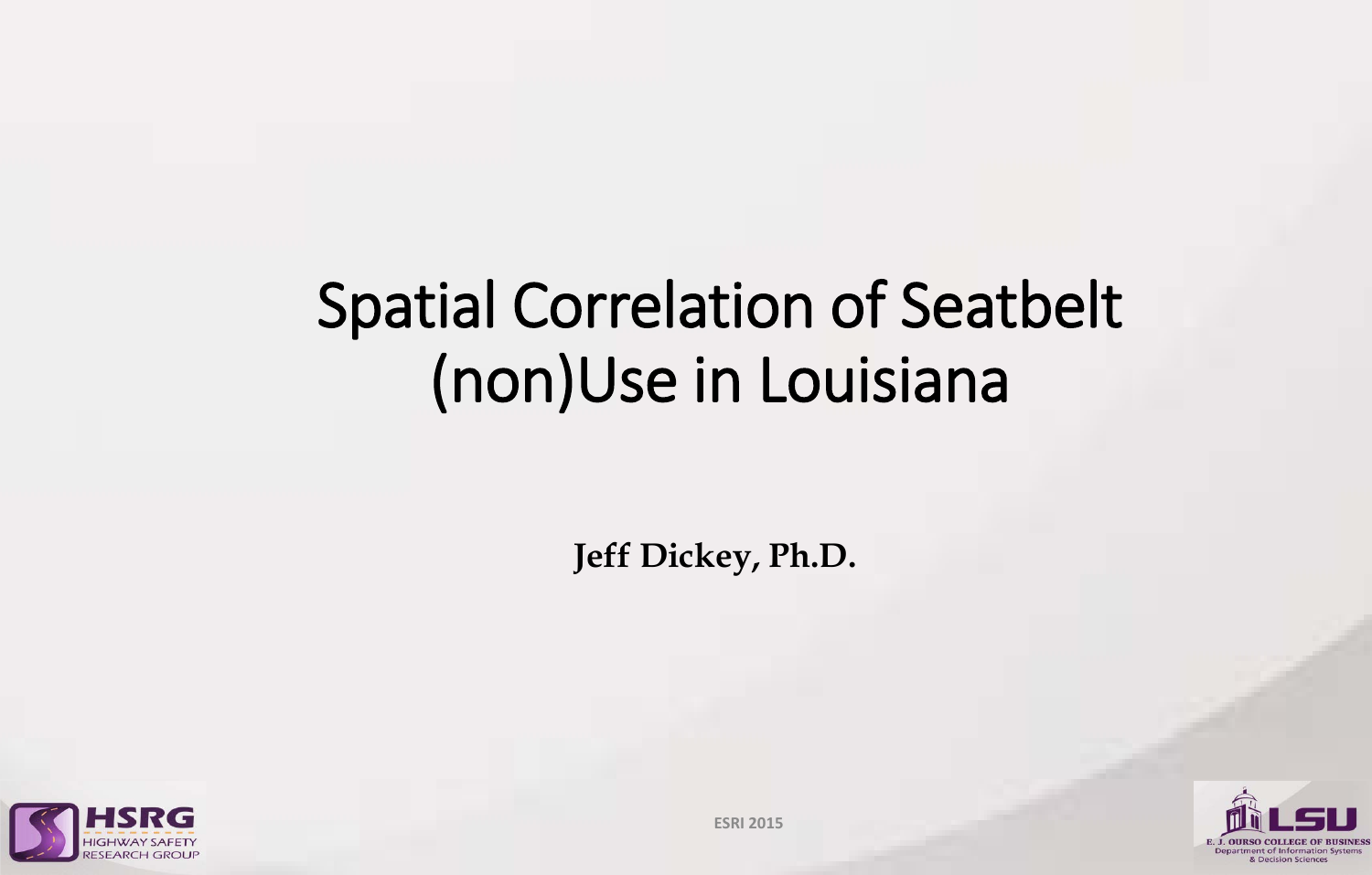## Acknowledgment

• I would like to acknowledge the Louisiana Department of Transportation and Development for their support of research and services conducted by the Highway Safety Research Group.





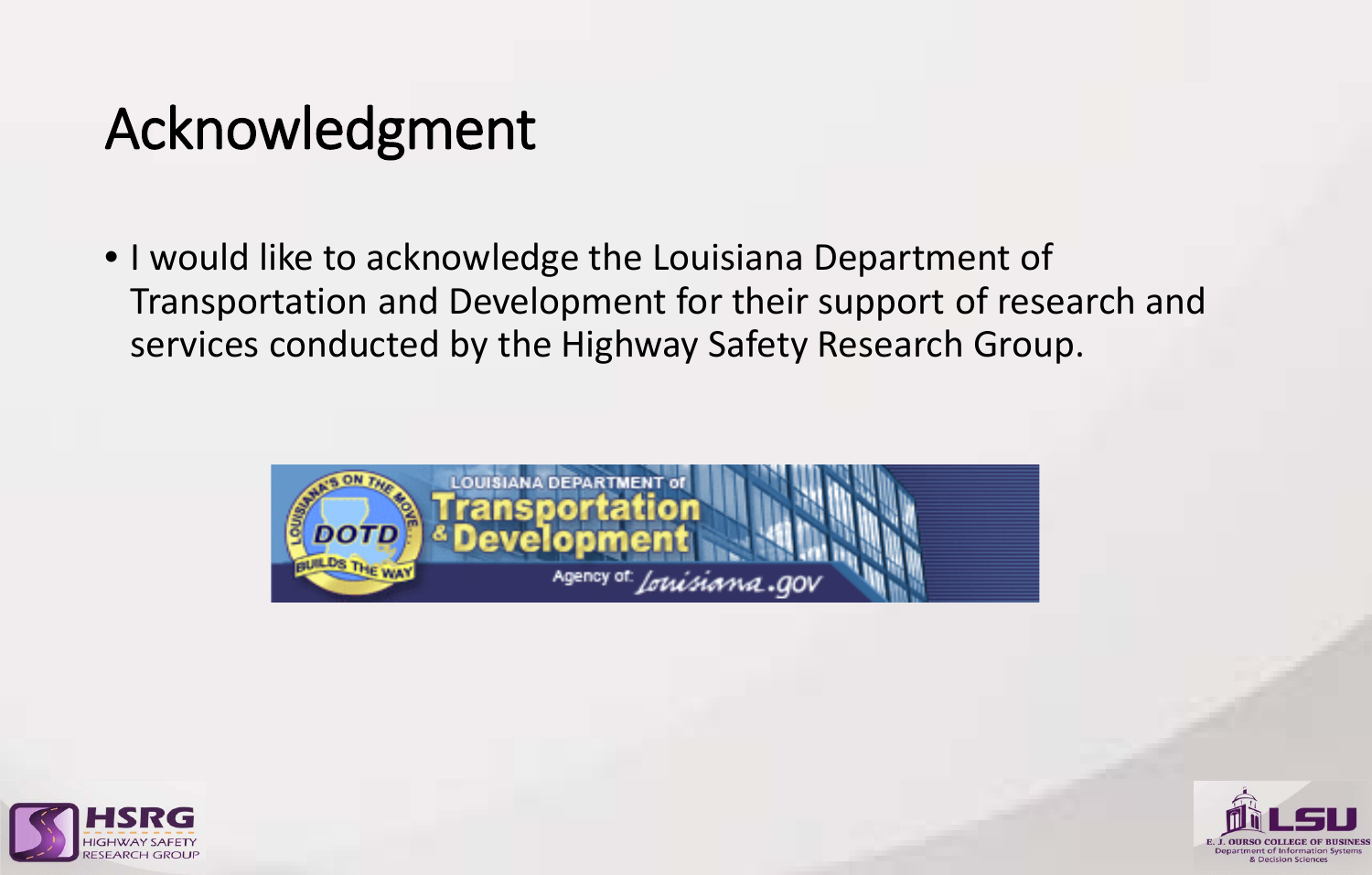#### Seatbelt Use

- Louisiana seatbelt use improving but below US average.
- Lower use for trucks, gender(male), and age(18-24).
- General safety campaigns may not resonate in specific areas.
- Is there a spatial correlation in seatbelt use/non-use?



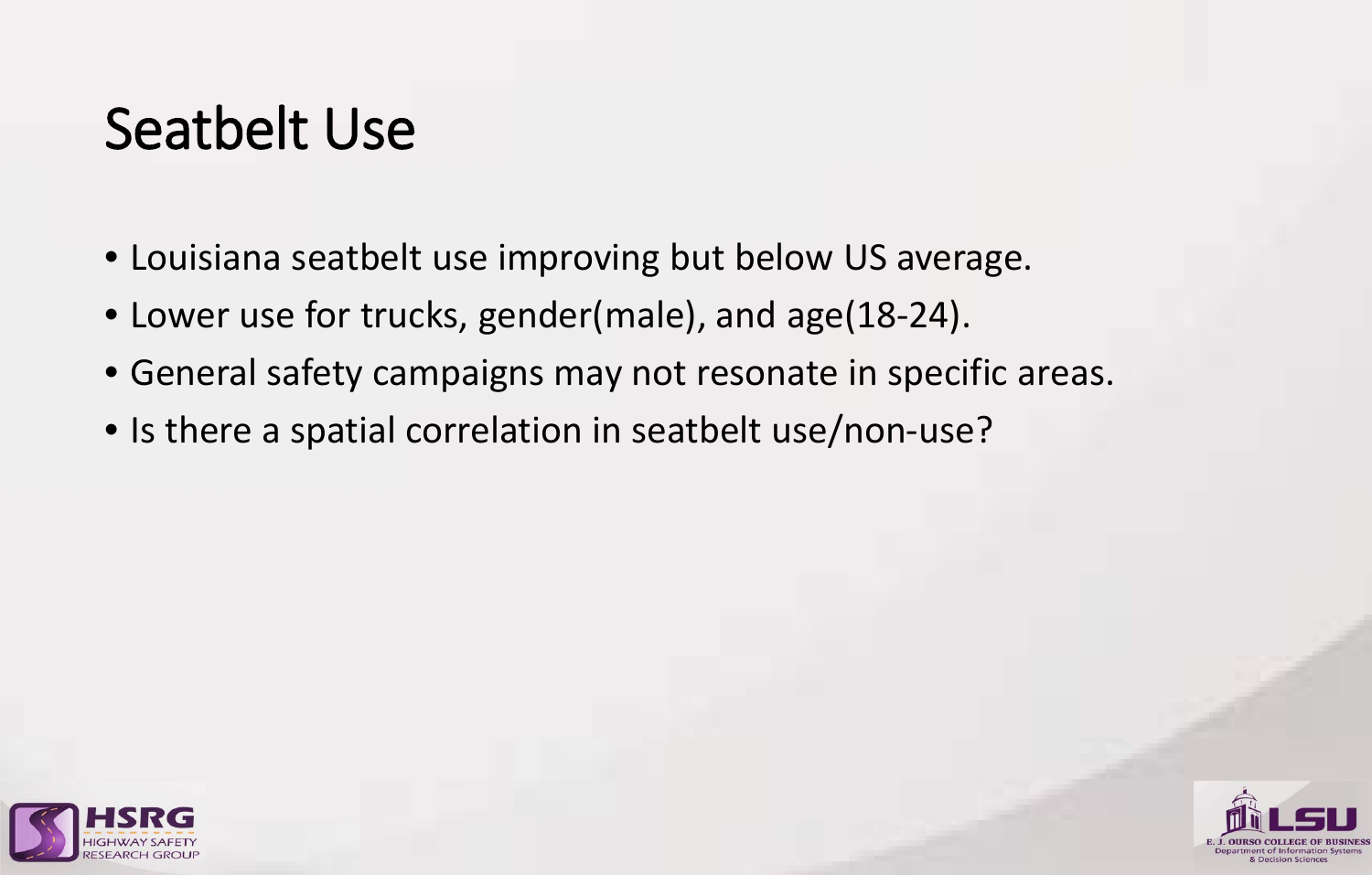# **Outline**

- Goal
- The Framework
- Data Wrangling
	- Excel
	- GIS
- Spatial Correlation
	- Getis-Ord Gi\* Statistic
	- Optimized Hot Spot Analysis
- The Maps!



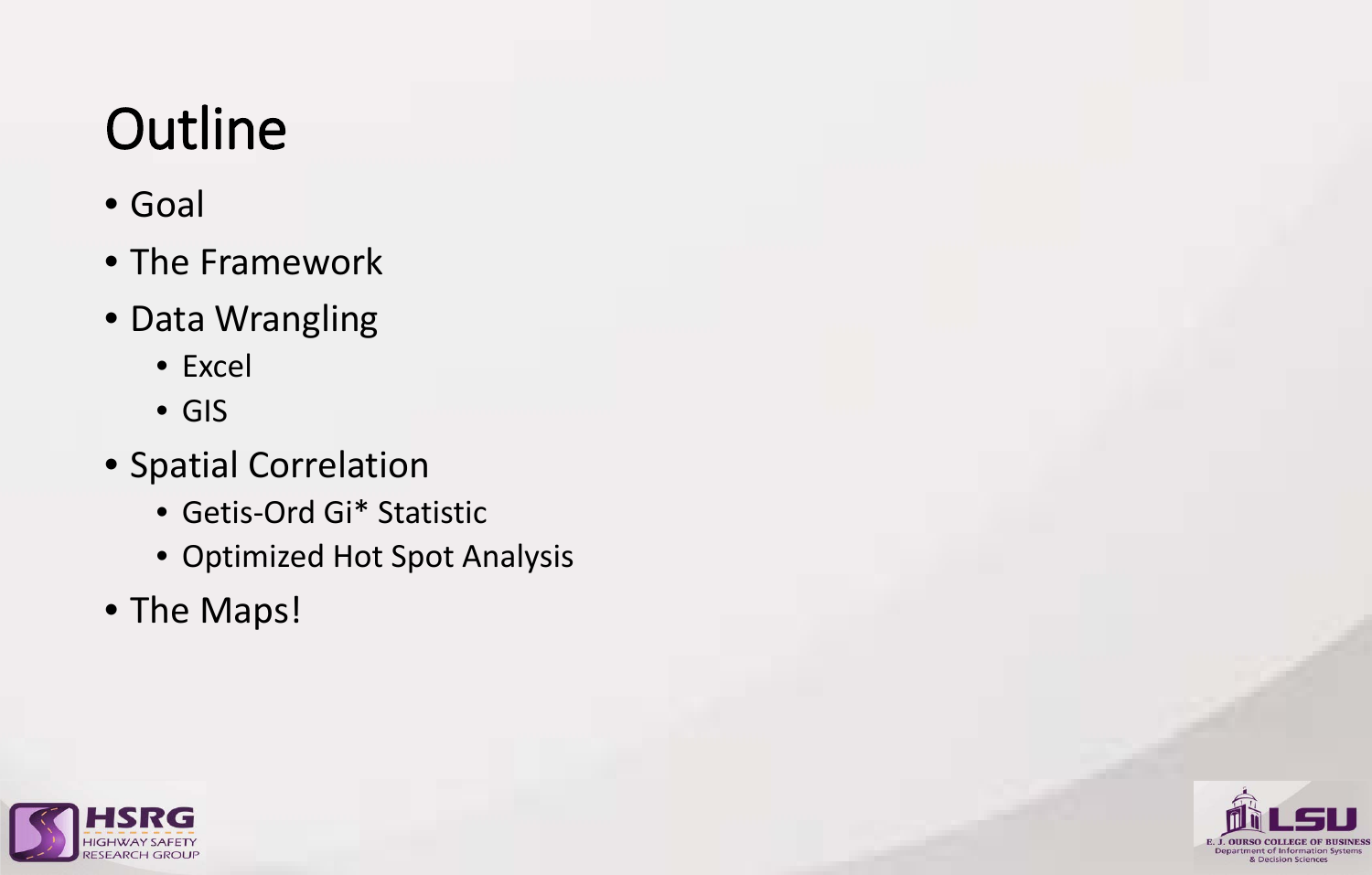### Goal

- Examine seatbelt use data for spatial correlation
- Map the results
- Use the results to target seatbelt use messaging



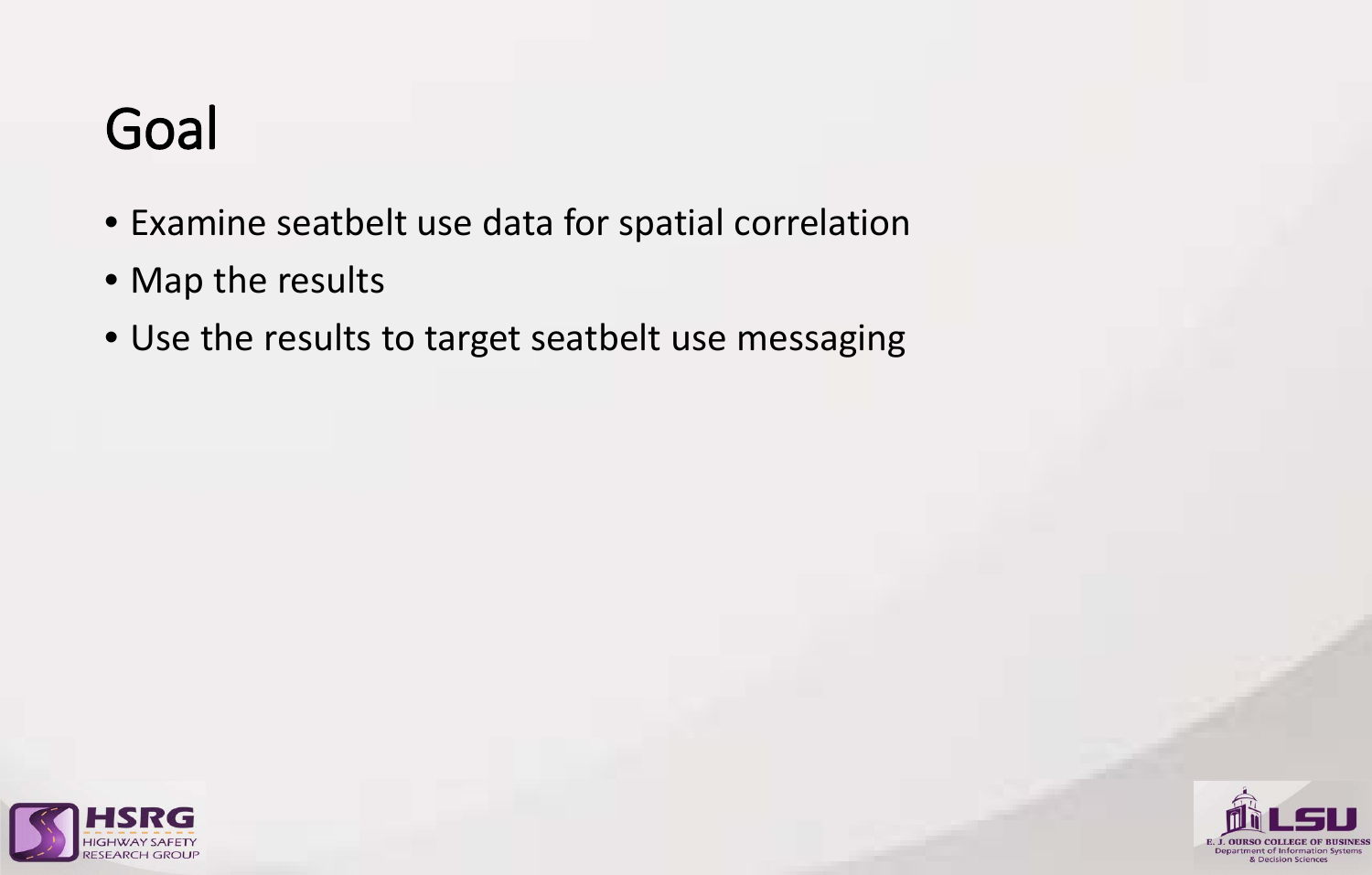### Framework

- ArcMap 10.2
	- Zip code (ZCTA) feature class
	- Moderate and serious injury and fatal crashes 2010-2013
	- Spatial Statistics Tools, Mapping Clusters, Optimized Hot Spot Analysis
- Excel 2013



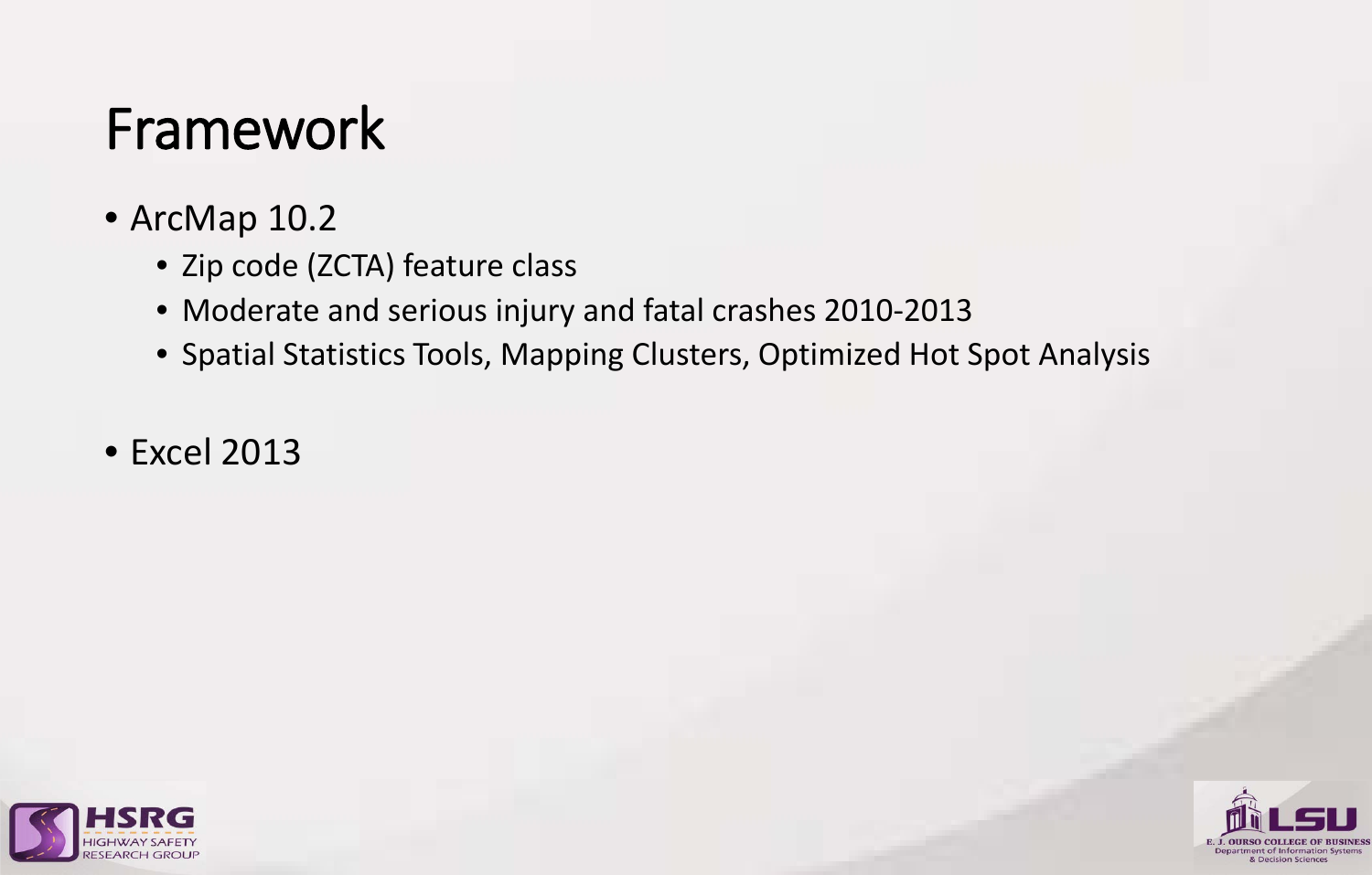## Data Wrangling in Excel

- Clean driver's home zip code data
- Select for Louisiana



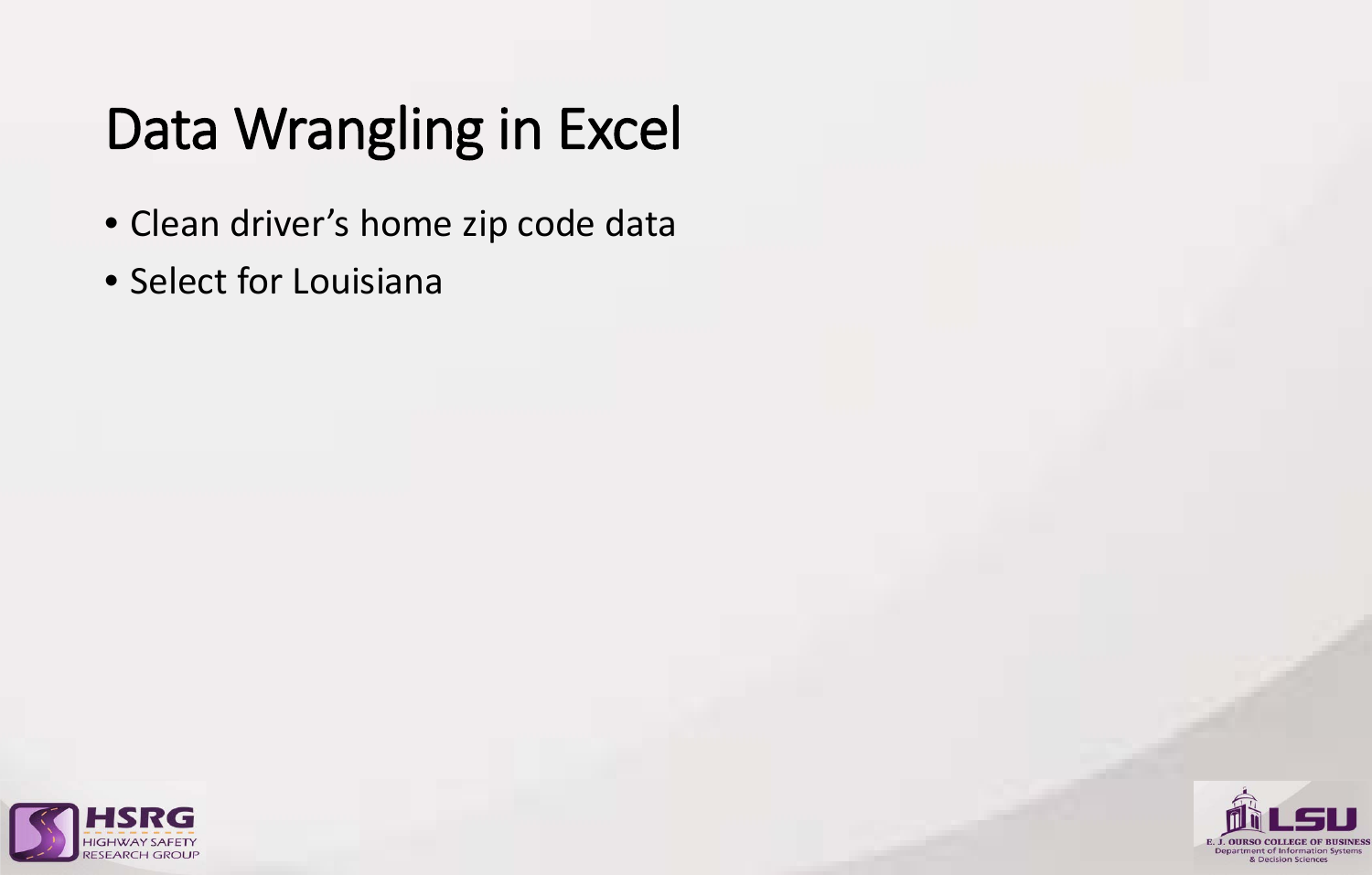## Data Wrangling in ArcMap

- Calculate centroids of ZCTA's
- Import crash data
- Join crashes to ZCTA by driver home zip
- Calculate seatbelt use rate



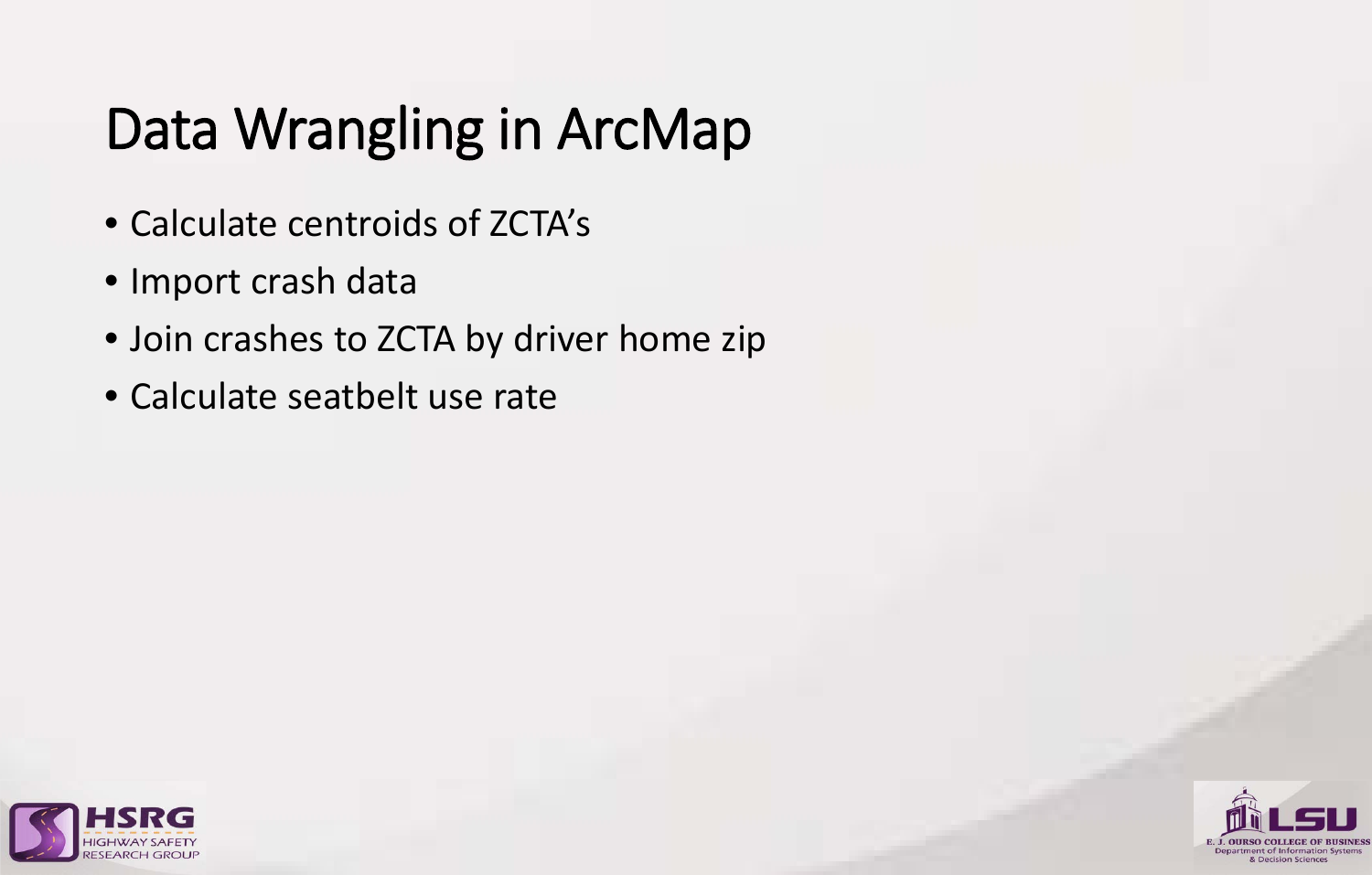## Spatial Correlation

Getis-Ord Gi\* statistic identifies clusters of data points with values higher in magnitude than you might expect to find by random chance



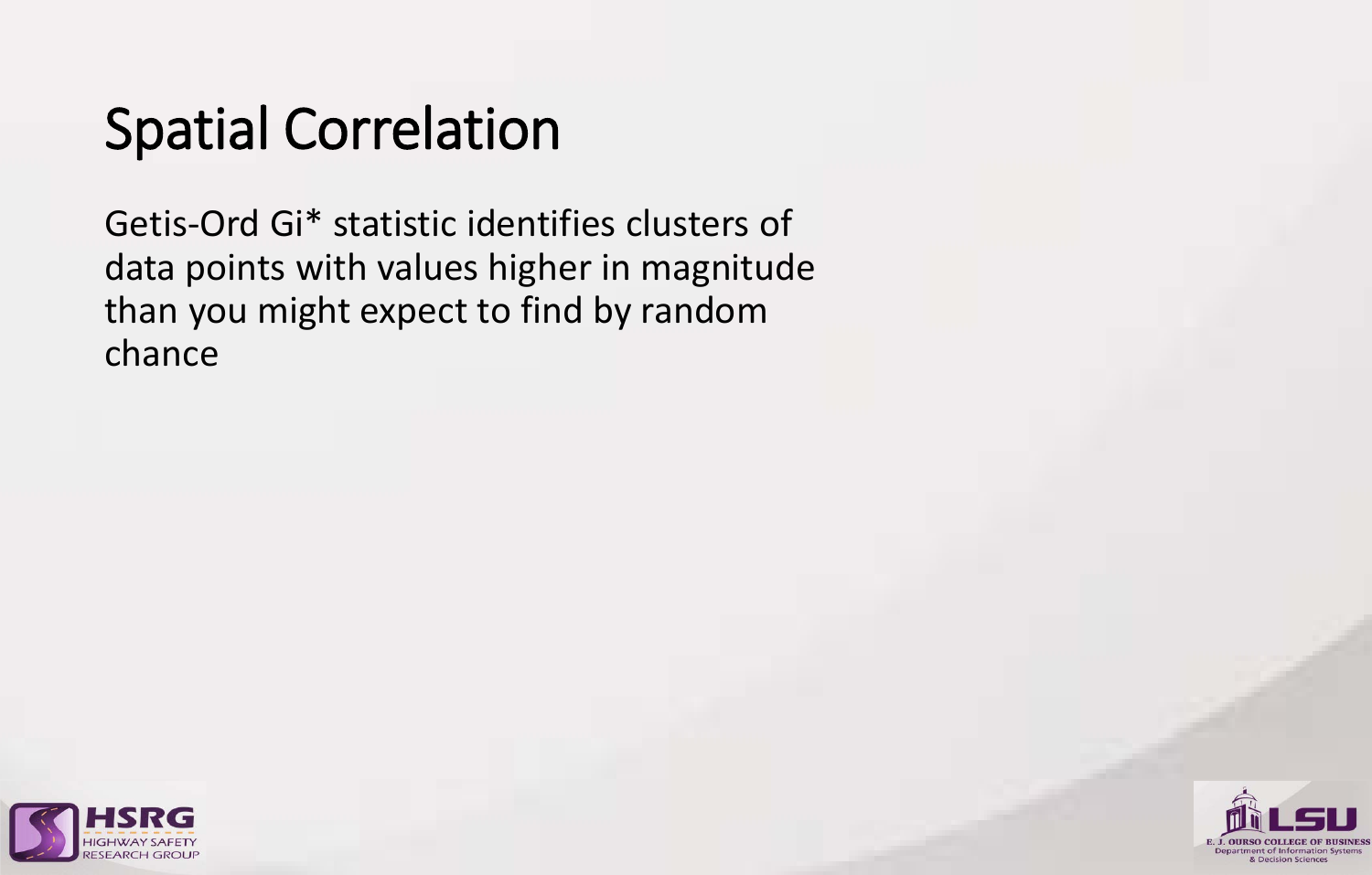## Optimized Hot Spot Analysis

Executes hot spot analysis tool using parameters derived from characteristics of the input data identifying an appropriate scale of analysis to yield optimal hot spot results



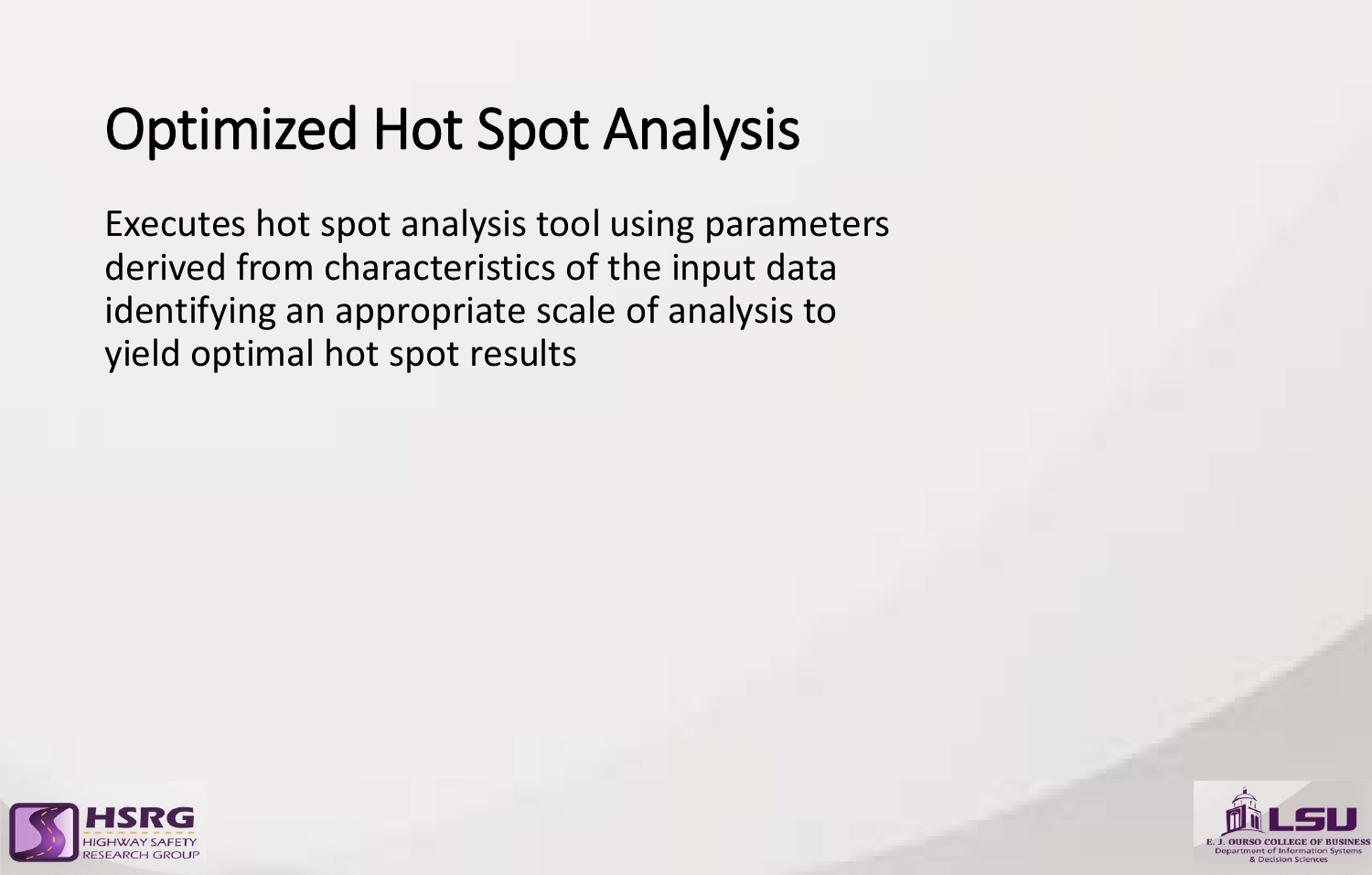#### Seatbelt Use in Crash by Driver Home Zipcode

2009-2012 Fatal, Serious Injury or Moderate Injury Crashes





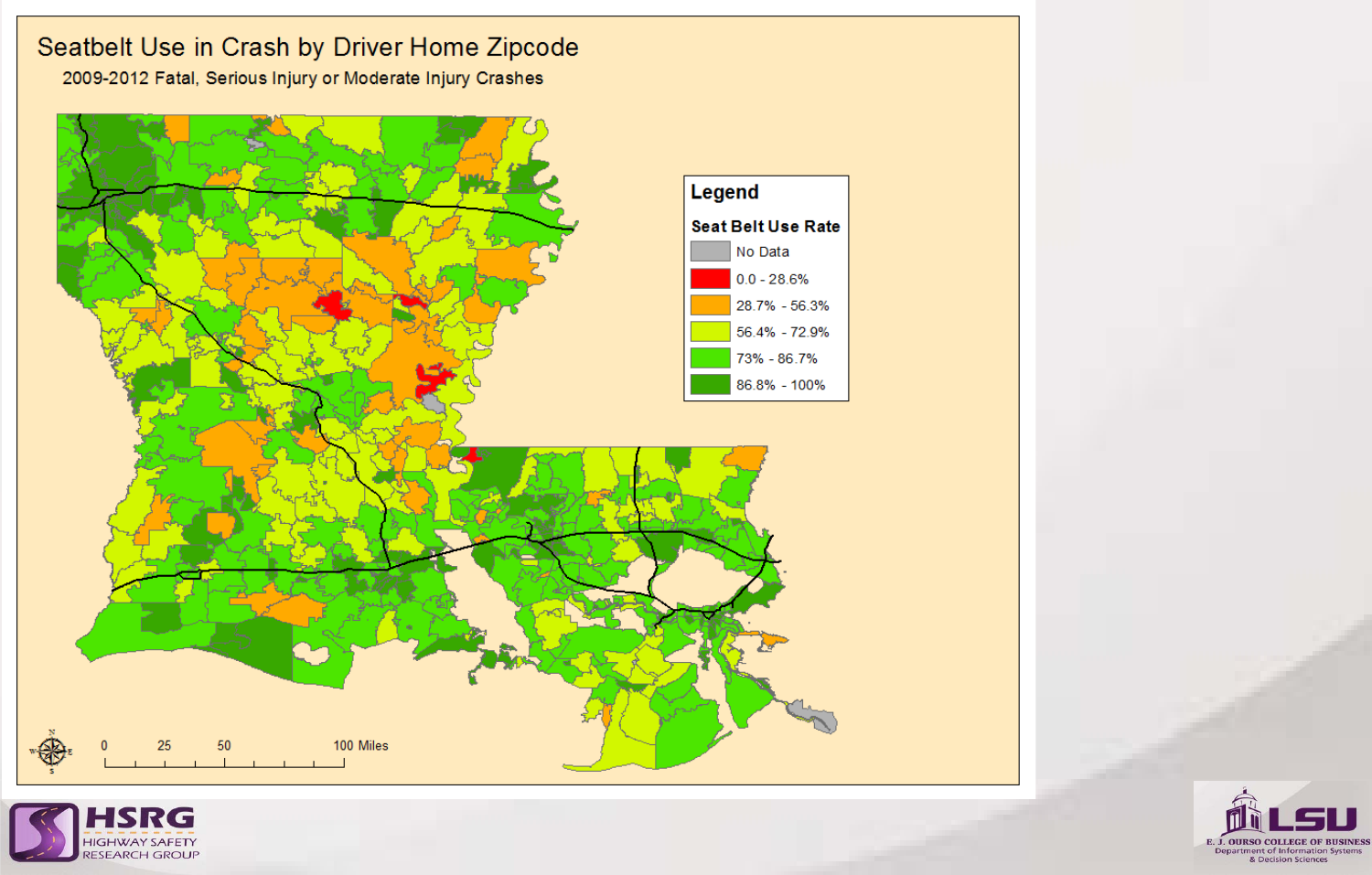#### Seatbelt Use in Crash by Driver Home Zipcode

2009-2012 Fatal, Serious Injury or Moderate Injury Crashes